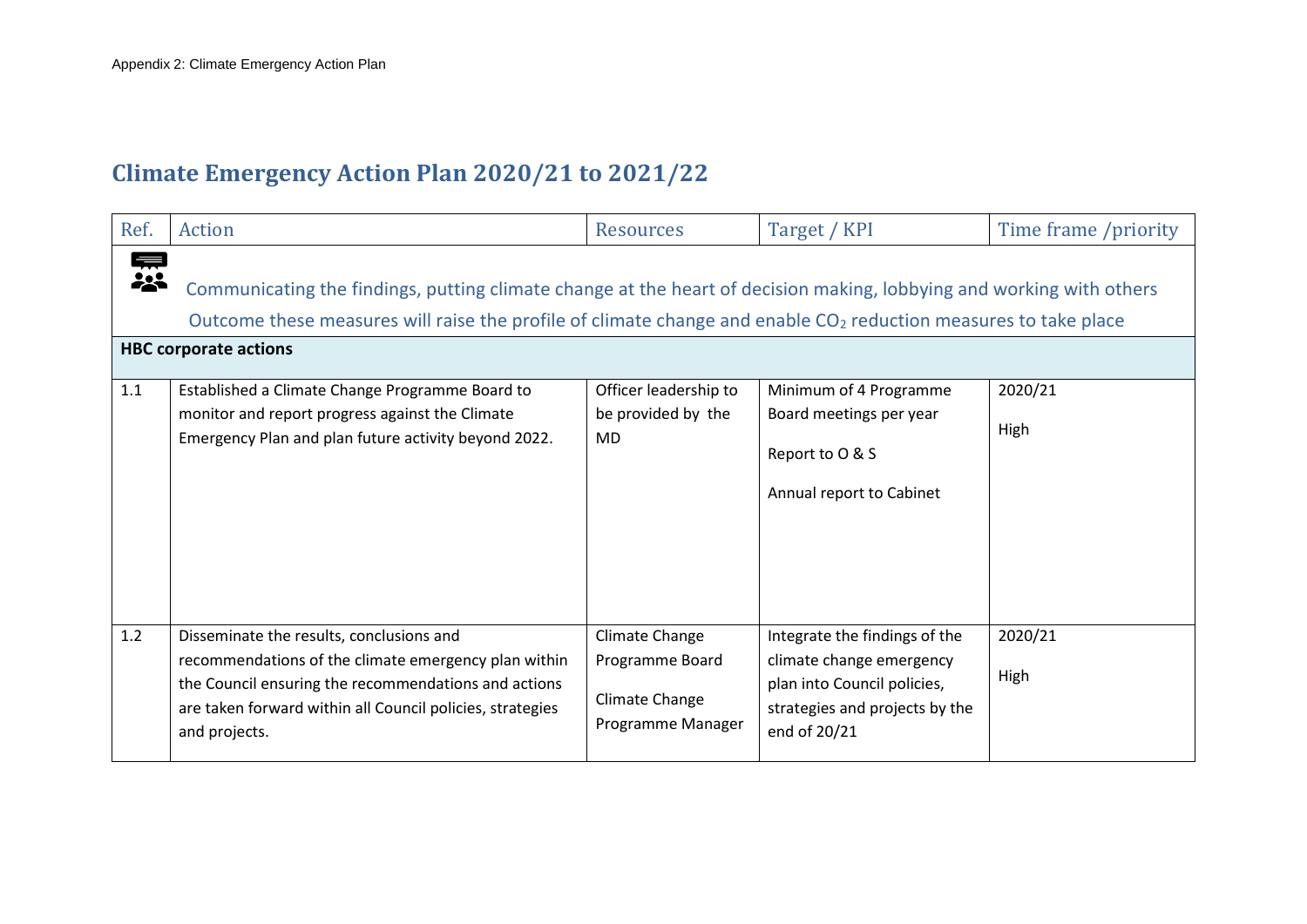| Ref. | <b>Action</b>                                                                                                                                                                                                                                               | <b>Resources</b>                                                                                                                                             | Target / KPI                                                                                                                                                                               | Time frame /priority          |
|------|-------------------------------------------------------------------------------------------------------------------------------------------------------------------------------------------------------------------------------------------------------------|--------------------------------------------------------------------------------------------------------------------------------------------------------------|--------------------------------------------------------------------------------------------------------------------------------------------------------------------------------------------|-------------------------------|
| 1.3  | Engage HBC staff in developing ideas to reduce the<br>Councils greenhouse gas emissions and develop a<br>behavioural change programme to support the Councils<br>ambition to reduce its $CO2$ emissions                                                     | Officer resources to<br>develop, instigate and<br>maintain and engage<br>the whole<br>organisation<br>Climate Change<br>Programme Manager<br>& Communication | Establish a staff climate<br>change action group to<br>develop and implement ideas<br>during 2020/21                                                                                       | 2020/21 and ongoing<br>Medium |
| 1.4  | Lobby central government to provide the powers and<br>resources needed to help make 2030 target possible<br><b>HBC town-wide actions</b>                                                                                                                    | <b>HBC</b> senior officers<br>and councillors                                                                                                                | Disseminate findings at key<br>strategic meetings and boards<br>during 2020                                                                                                                | 2020/21 and ongoing<br>Medium |
|      |                                                                                                                                                                                                                                                             |                                                                                                                                                              |                                                                                                                                                                                            |                               |
| 1.5  | Develop an engagement and communication plan, which<br>supports and encourages local organisations, businesses<br>and communities to take action to reduce their<br>greenhouse gas emissions, including guidance on how<br>you can help us, on our website. | Officer resources &<br>time including Climate<br><b>Change Programme</b><br>manager &<br>Communication team                                                  | Develop a Communication<br>Plan 2020/21<br>Create a Climate Emergency<br>web page on HBC website<br>2020<br>Develop media to engage new<br>audiences e.g. Blogs, Vlogs<br>and social media | 2020/21<br>High               |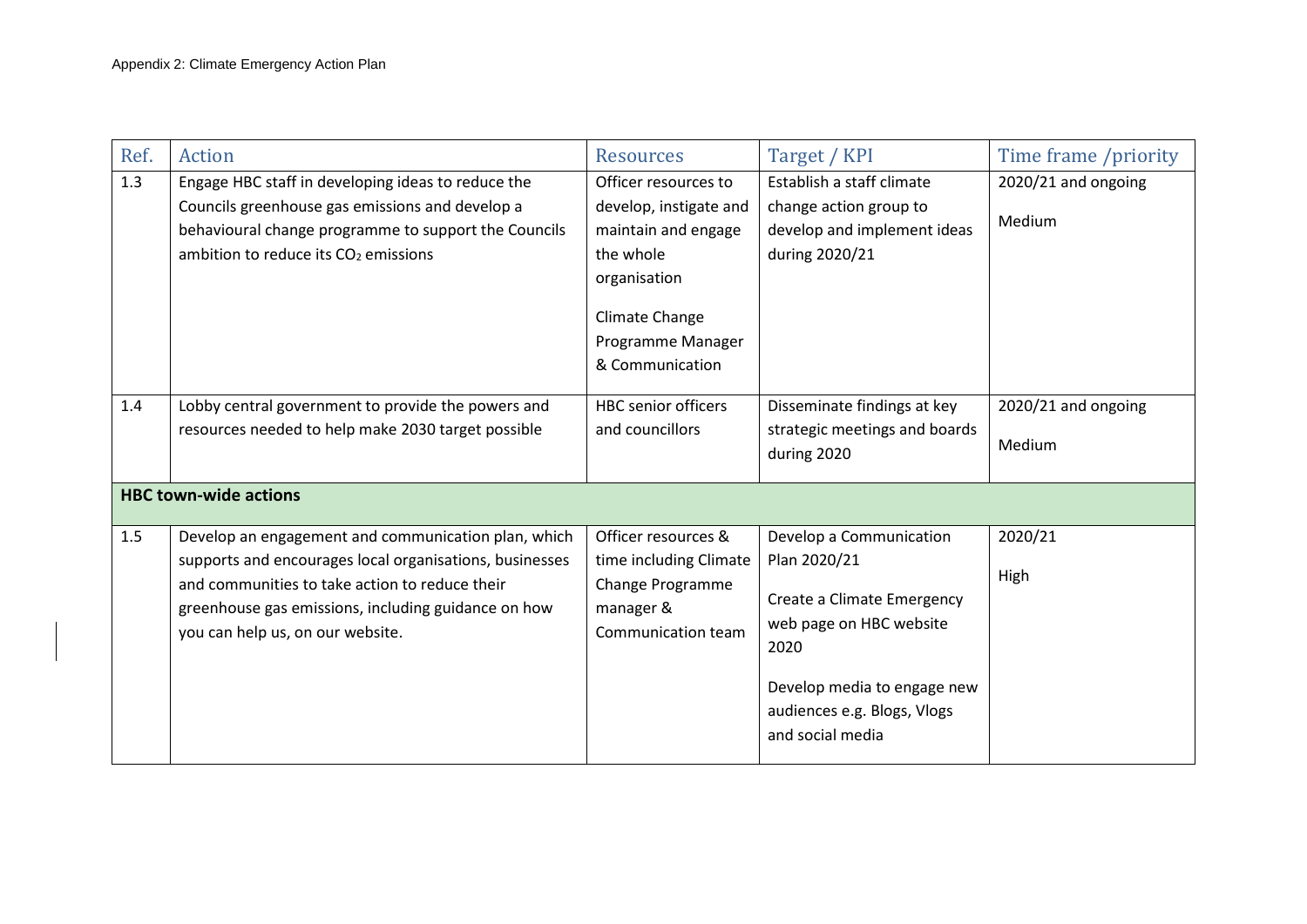| Ref.                  | Action                                                                                                                                 | <b>Resources</b>          | Target / KPI                  | Time frame /priority |  |
|-----------------------|----------------------------------------------------------------------------------------------------------------------------------------|---------------------------|-------------------------------|----------------------|--|
| 1.6                   | Share the findings of the Climate Emergency Plan with                                                                                  | MD, Senior                | Disseminate findings at key   | 2020/21 and ongoing  |  |
|                       | partners and work with Government, SELEP and other                                                                                     | Management and            | strategic meetings and boards |                      |  |
|                       | regional organisations to identify existing and                                                                                        | Climate Change Prog       | during 2020.                  | High                 |  |
|                       | forthcoming funding to support specific projects and                                                                                   | manager                   |                               |                      |  |
|                       | actions.                                                                                                                               | Officer resources to      |                               |                      |  |
|                       |                                                                                                                                        | develop funding           |                               |                      |  |
|                       | We will use existing partnership frameworks to develop a<br>working group, and engage local, regional and national                     | applications as           |                               |                      |  |
|                       | partners in idenitfying their role to help tackle climate                                                                              | required                  |                               |                      |  |
|                       | action                                                                                                                                 |                           |                               |                      |  |
|                       |                                                                                                                                        |                           |                               |                      |  |
| 1.7                   | Work with partners to prepare for, and increase the                                                                                    | MD, Senior                |                               | 2020/21 and ongoing  |  |
|                       | towns resilience to, the impacts of climate change                                                                                     | Management                |                               |                      |  |
|                       | including sea level rise, hotter drier summers and                                                                                     |                           |                               | High                 |  |
|                       | increased winter storminess and more intense rainfall.                                                                                 |                           |                               |                      |  |
|                       |                                                                                                                                        |                           |                               |                      |  |
|                       |                                                                                                                                        |                           |                               |                      |  |
|                       | Grid Decarbonisation – supporting the transition to zero-carbon electricity                                                            |                           |                               |                      |  |
|                       |                                                                                                                                        |                           |                               |                      |  |
|                       | Outcome: these measures support the decarbonisation of the electricity grid, which could reduce CO <sub>2</sub> emissions by up to 18% |                           |                               |                      |  |
| for the whole borough |                                                                                                                                        |                           |                               |                      |  |
|                       | <b>HBC corporate actions</b>                                                                                                           |                           |                               |                      |  |
| 2.1                   | Work with UK Power Network (UKPN) to support the                                                                                       | <b>Existing resources</b> | Meet with UKPN during         | 2020/21 and ongoing  |  |
|                       | transition to a smart grid capable of meeting the                                                                                      | including Planning        | 2020/21                       |                      |  |
|                       | requirements of a carbon-neutral Hastings; develop a                                                                                   | policy, climate change    |                               |                      |  |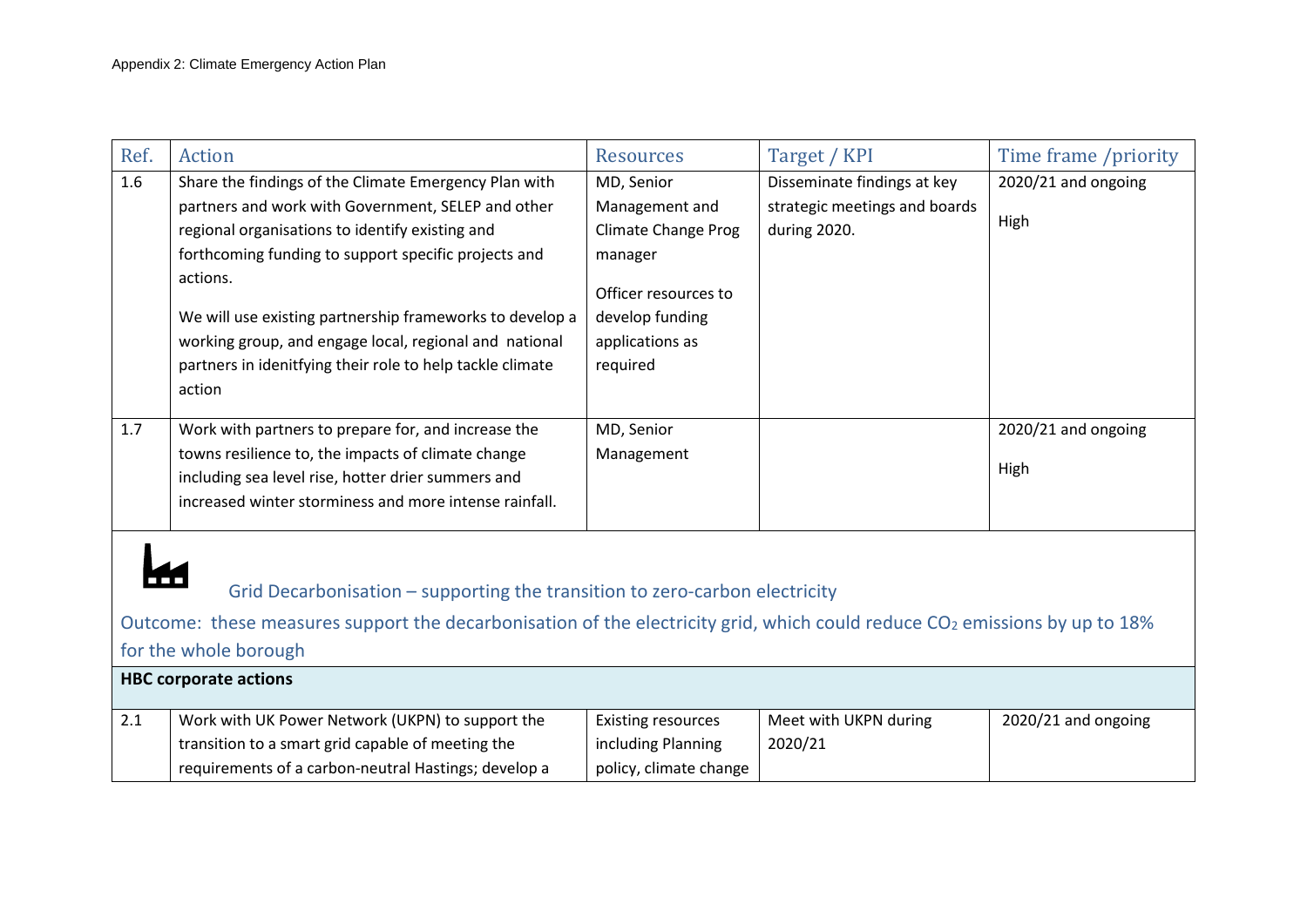| Ref. | <b>Action</b>                                                                                                                                                                             | <b>Resources</b>          | Target / KPI                  | Time frame /priority |
|------|-------------------------------------------------------------------------------------------------------------------------------------------------------------------------------------------|---------------------------|-------------------------------|----------------------|
|      | greater understanding of local grid constraints so that                                                                                                                                   | programme and             |                               | Medium               |
|      | investment in EV infrastructure and development of new                                                                                                                                    | renewable energy and      |                               |                      |
|      | renewable & low carbon energy assets can be achieved                                                                                                                                      | energy development        |                               |                      |
|      |                                                                                                                                                                                           | officers                  |                               |                      |
|      |                                                                                                                                                                                           |                           |                               |                      |
|      |                                                                                                                                                                                           |                           |                               |                      |
|      | <b>HBC town-wide actions</b>                                                                                                                                                              |                           |                               |                      |
| 2.2  | Provide support through planning policy for strategic                                                                                                                                     | <b>Existing resources</b> | Review the renewable energy   | During 2020/21       |
|      | energy infrastructure developments, transport and                                                                                                                                         | Planning policy team      | and low carbon plan policies  |                      |
|      | housing that seek to support the transition to a carbon-                                                                                                                                  | and Climate Change        | as part of the Local Plan     | High                 |
|      | neutral Hastings and the decarbonisation of the                                                                                                                                           | Programme                 | Refresh - consultation during |                      |
|      | electricity grid.                                                                                                                                                                         |                           | 2020                          |                      |
|      | Reduce energy demand from existing buildings<br>Outcome: The existing building stock accounts for 75% of existing CO <sub>2</sub> emissions – reducing demand for electricity and heating |                           |                               |                      |
|      |                                                                                                                                                                                           |                           |                               |                      |
|      | could reduce borough-wide emissions by 30%                                                                                                                                                |                           |                               |                      |
|      | <b>HBC corporate actions</b>                                                                                                                                                              |                           |                               |                      |
| 3.1  | Develop a baseline for the Councils organisational                                                                                                                                        | Officer time &            | HBC carbon footprint baseline | 2020/21              |
|      | greenhouse gas emissions, (carbon footprint) illustrating                                                                                                                                 | external support          | developed by December 2020    |                      |
|      |                                                                                                                                                                                           |                           |                               | High                 |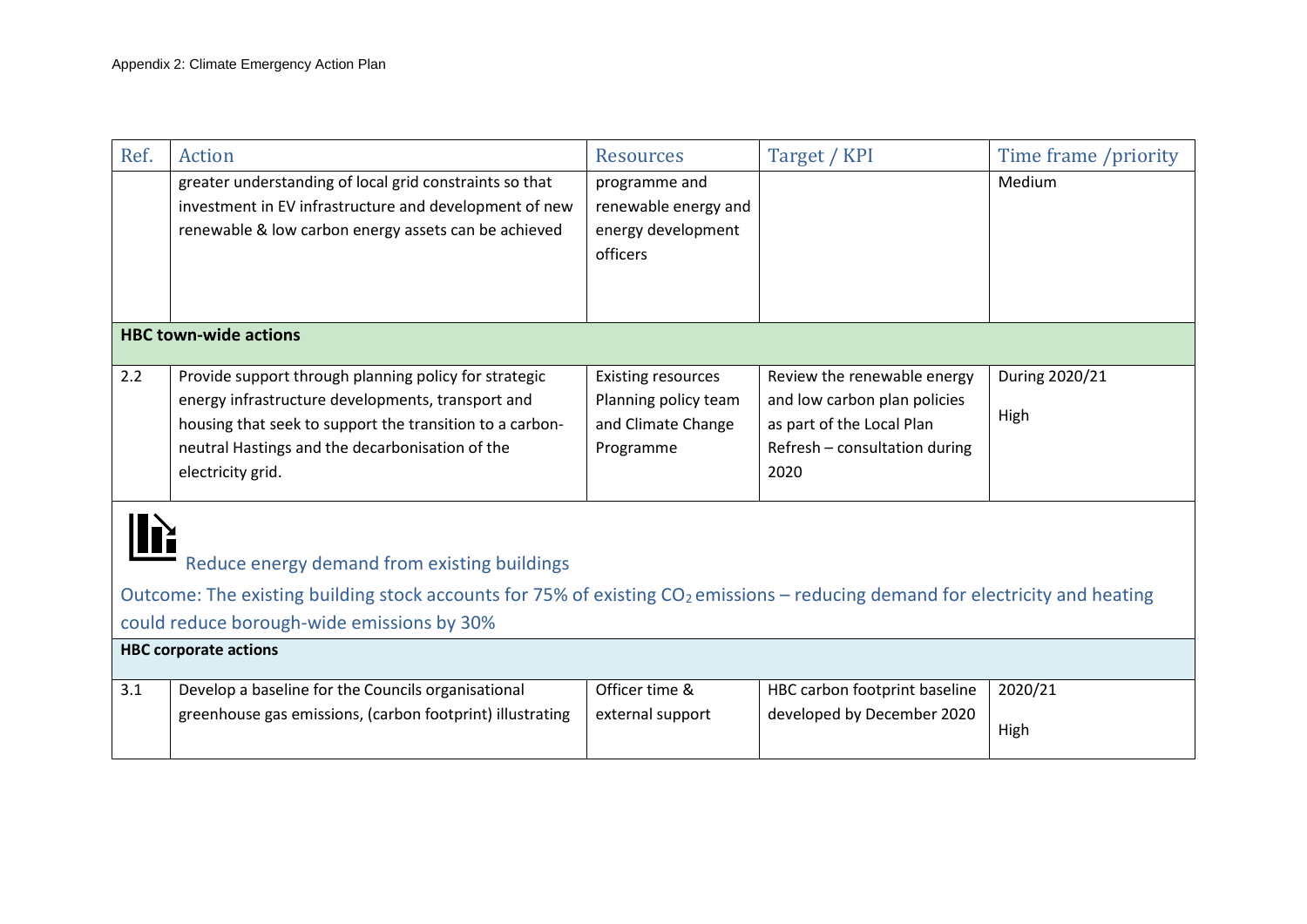| Ref. | <b>Action</b>                                                                                                                                                                                                                                                                                                                                                                                                              | <b>Resources</b>                                                                                                                                                                                                                                | Target / KPI                                                                                                   | Time frame /priority         |
|------|----------------------------------------------------------------------------------------------------------------------------------------------------------------------------------------------------------------------------------------------------------------------------------------------------------------------------------------------------------------------------------------------------------------------------|-------------------------------------------------------------------------------------------------------------------------------------------------------------------------------------------------------------------------------------------------|----------------------------------------------------------------------------------------------------------------|------------------------------|
|      | the contribution the Council makes to the town's overall<br>greenhouse gas emissions                                                                                                                                                                                                                                                                                                                                       | The estimated budget<br>cost £8.5k                                                                                                                                                                                                              | Report annual emissions<br>2021/22 onwards                                                                     |                              |
| 3.2  | Review the Councils estate to understand the current<br>carbon/ energy performance of its assets and to<br>underpin a program of improvement works to improve<br>the energy/carbon efficiency of its estate, including heat.<br>This will help to ensure the Council meets the landlord<br>requirements of the Minimum Energy Efficiency Standard<br>(MEES) Energy Performance Certificate (EPC) ratings in<br>the future. | <b>Estimated costs to</b><br>undertake a review of<br>the council's estate<br>£30-50K, cost tbc<br>2020/21<br><b>Additional budget</b><br>may be required for<br>measures to improve<br>the fabric,<br>energy/carbon<br>efficiency of buildings | Review of typology and stock<br>condition and age of buildings<br>undertaken in 2021/22,<br>subject to costs   | 2021/22 and beyond<br>Medium |
| 3.3  | Undertake further energy / carbon efficient retrofits of<br>Council operational buildings if cost-effective to do so<br>e.g. LED lighting at MMH                                                                                                                                                                                                                                                                           | <b>Existing officer time</b><br>including Energy<br>Development &<br>Delivery Project<br>Manager & Building<br>surveyors<br>Salix funding and/or<br>invest to save budget                                                                       | Develop business case and<br>seek approval to upgrade<br>MMH to LED lighting during<br>the first half of 20/21 | 2020/21<br>Medium            |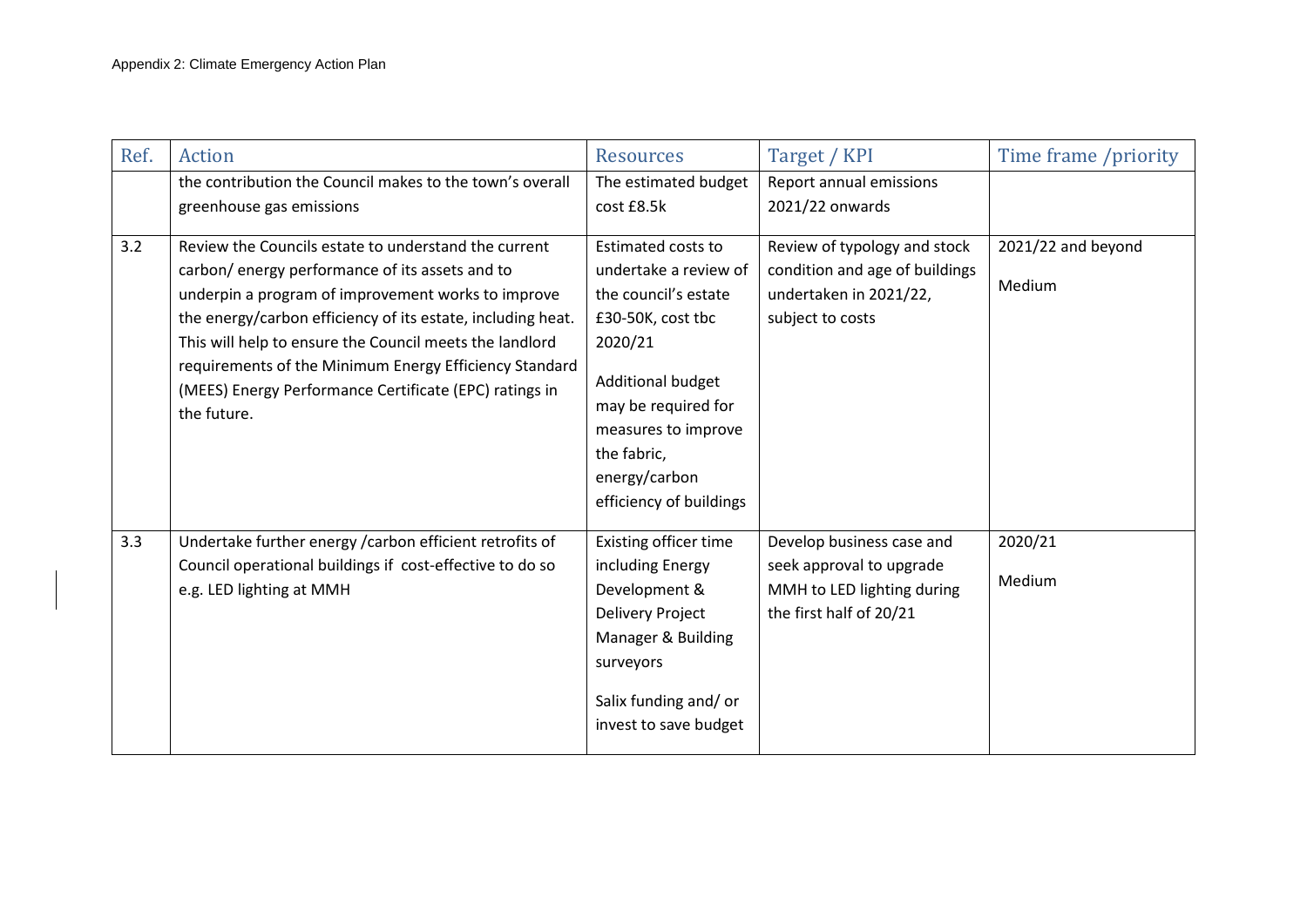| Ref. | <b>Action</b>                                                                                                                                    | <b>Resources</b>                                                                                                                                                                                                                        | Target / KPI                                                                                                                            | Time frame /priority     |  |  |
|------|--------------------------------------------------------------------------------------------------------------------------------------------------|-----------------------------------------------------------------------------------------------------------------------------------------------------------------------------------------------------------------------------------------|-----------------------------------------------------------------------------------------------------------------------------------------|--------------------------|--|--|
|      | <b>HBC town-wide actions</b>                                                                                                                     |                                                                                                                                                                                                                                         |                                                                                                                                         |                          |  |  |
| 3.4  | Develop a Whole House Retrofit pilot program with<br>partners in the region, identify funding and submit an EOI<br>as funding becomes available. | Building on the BEIS<br>funded whole house<br>retrofit pilot 'Warmer<br>Sussex'<br>Officer resource to<br>develop EOI when<br>funding becomes<br>available                                                                              | Promote 'Warmer Sussex' to<br>local homeowners<br>Submit Expression of Interest<br>when national/ regional<br>funding becomes available | 2020 and ongoing<br>High |  |  |
| 3.5  | Investigate the potential for a low carbon heat network<br>in and around the Bohemia Area development                                            | Officer resource tbc if<br>the project is<br>developed<br>Government funding<br>from HNDU available<br>for a feasibility study<br>- would require a<br>budget for study<br>estimate £20-£30k<br>depending on scope -<br>33% match reqd. | 2022 onwards                                                                                                                            | $2022+$<br>Medium        |  |  |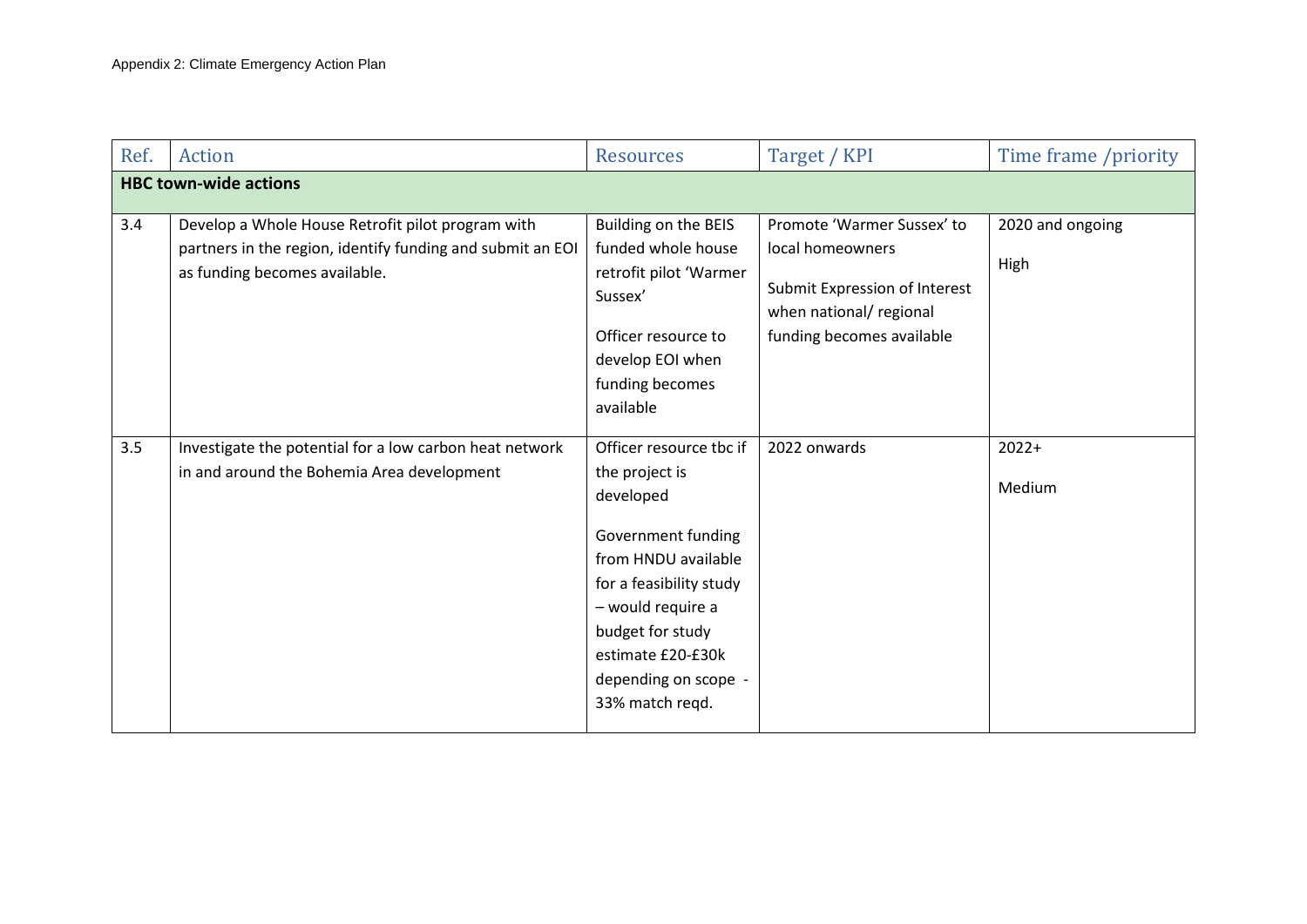| Ref. | <b>Action</b>                                                                                                                                                                                                                                                                                                             | <b>Resources</b>                                                                                                                                                                                        | Target / KPI                                                                                                                                                                                                                                                              | Time frame /priority        |  |  |
|------|---------------------------------------------------------------------------------------------------------------------------------------------------------------------------------------------------------------------------------------------------------------------------------------------------------------------------|---------------------------------------------------------------------------------------------------------------------------------------------------------------------------------------------------------|---------------------------------------------------------------------------------------------------------------------------------------------------------------------------------------------------------------------------------------------------------------------------|-----------------------------|--|--|
|      | Generating renewable and low carbon energy<br>Outcome: Analysis demonstrated approx. 6% of energy in Hastings is generated from renewable and low carbon sources - additional<br>generation could reduce CO2 emissions by 6% and contribute to meeting Hastings future electricity demand<br><b>HBC corporate actions</b> |                                                                                                                                                                                                         |                                                                                                                                                                                                                                                                           |                             |  |  |
| 4.1  | Identify further opportunities to install solar PV on<br>council-owned buildings and large 3rd party roofs in the<br>borough and develop a business model to facilitate<br>installations                                                                                                                                  | Existing officer<br>resource including<br>Energy Develop &<br><b>Delivery Project</b><br>manager<br>Capital budget<br>allocated to install<br>renewable energy<br>project subject to a<br>business case | <b>Power Purchase Agreements</b><br>(PPA) agreed with HBC<br>tenants during 2020<br>Report to Cabinet June 2020<br>The tender process for Solar<br>PV completed by Oct 2020<br>2-5 roofs at 5% or higher ROI<br>installed 2020/21<br>10+ roofs at 5% or higher<br>2021/22 | 2020/21<br>High             |  |  |
| 4.2  | Identify opportunities to install ground-mounted solar on<br>council land. The Council is currently exploring the<br>potential to install GMS on land at 2 locations within the                                                                                                                                           | Existing officer<br>resource including<br><b>Climate Change Prog</b>                                                                                                                                    | Develop a business case<br>depending on feedback from<br>Natural England's                                                                                                                                                                                                | 2020/21 and ongoing<br>High |  |  |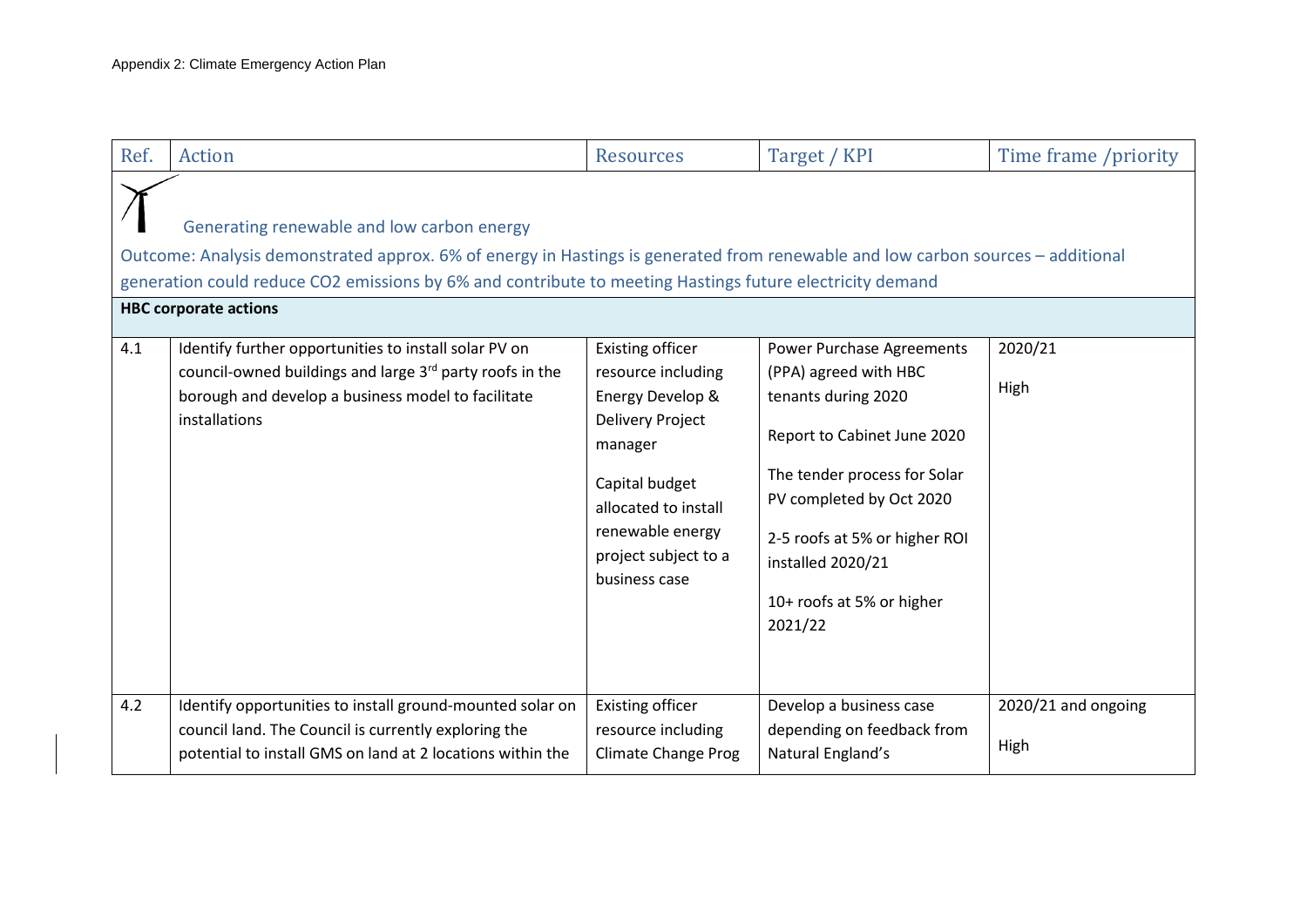| Ref. | Action                                                  | <b>Resources</b>     | Target / KPI                        | Time frame /priority |
|------|---------------------------------------------------------|----------------------|-------------------------------------|----------------------|
|      | boundaries of Hastings Country Park Local Nature        | Manager and Energy   | <b>Discretionary Advice Service</b> |                      |
|      | Reserve                                                 | Development and      | for the sites in Hastings           |                      |
|      |                                                         | Delivery Project     | County Park LNR in 2020/21          |                      |
|      |                                                         | Manager              |                                     |                      |
|      |                                                         |                      | Cabinet report to request           |                      |
|      |                                                         |                      | investment will be reqd.            |                      |
|      |                                                         |                      | During 2020/21 Liaise with the      |                      |
|      |                                                         |                      | <b>MOD re Crowhurst GMS</b>         |                      |
|      |                                                         |                      | potential site                      |                      |
|      |                                                         |                      | 2021/2022+ Liaise with ESCC         |                      |
|      |                                                         |                      | and BIFFA re Pebsham Landfill       |                      |
|      |                                                         |                      | Site                                |                      |
|      |                                                         |                      |                                     |                      |
| 4.3  | Identify opportunities and develop business cases, to   | Existing officer     | Develop business case during        | 2021/22 and ongoing  |
|      | install solar PV on Council car parks                   | resources including  | 21/21 to deliver if viable 2022     |                      |
|      |                                                         | Energy Develop &     |                                     | Medium               |
|      |                                                         | Delivery Project     |                                     |                      |
|      |                                                         | Manager              |                                     |                      |
| 4.4  | Identify sites within the refresh of the Local Plan for | Planning policy team | Refresh of Local Plan -             | 2020/21              |
|      | other renewable energy schemes (such as on-shore wind)  |                      | potential sites identified          |                      |
|      |                                                         |                      | 2020/21                             | High                 |
|      |                                                         |                      |                                     |                      |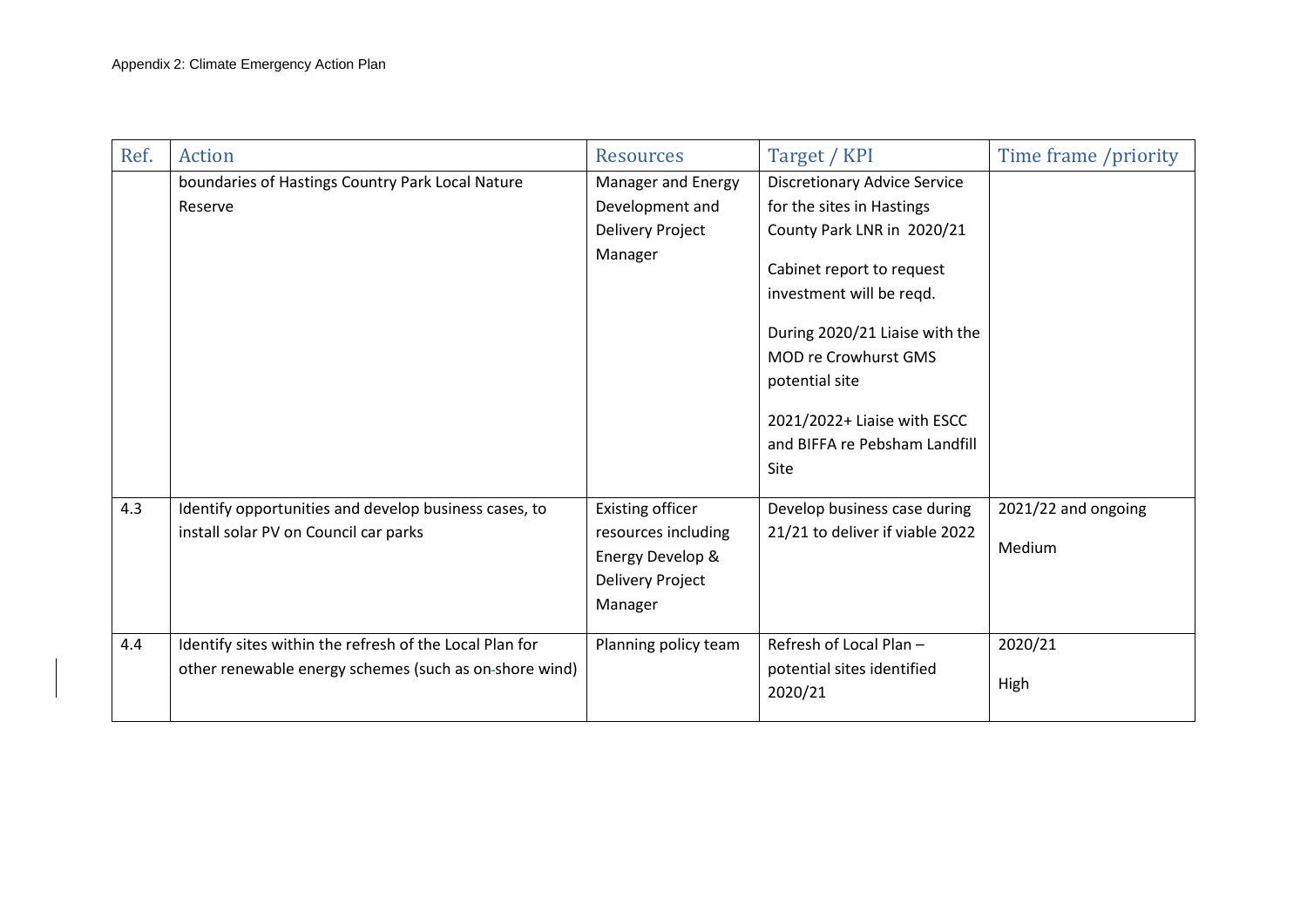| Ref. | <b>Action</b>                                                                                                                                                                                                                    | <b>Resources</b>                                                                                                                                          | Target / KPI                                                                                                                                                      | Time frame /priority |  |  |
|------|----------------------------------------------------------------------------------------------------------------------------------------------------------------------------------------------------------------------------------|-----------------------------------------------------------------------------------------------------------------------------------------------------------|-------------------------------------------------------------------------------------------------------------------------------------------------------------------|----------------------|--|--|
|      | Low Carbon and Sustainable Transport<br>Outcome: These measures could help to deliver a CO <sub>2</sub> reduction of up to 21% for the borough (and 26% with grid decarbonisation)<br><b>HBC corporate actions</b>               |                                                                                                                                                           |                                                                                                                                                                   |                      |  |  |
| 5.1  | Review the Councils fleet and identify opportunities for                                                                                                                                                                         | Exiting officer                                                                                                                                           | Review completed by                                                                                                                                               | 2020/21 and ongoing  |  |  |
|      | fleet replacement with zero and low carbon vehicles<br>(ULEVs) and the use of electric bikes                                                                                                                                     | resource including<br>Project Accountant &<br>Climate Change Prog.<br>Manager<br><b>Grant funding</b><br>available for<br>Workplace EV<br>charging (OLEV) | September 2020<br>Foreshore vehicle replaced<br>with Electric vehicle 2020/21<br>HBC workplace EV charge<br>points for electric fleet<br>installed during 2020/21 | High                 |  |  |
|      | <b>HBC town-wide actions</b>                                                                                                                                                                                                     |                                                                                                                                                           |                                                                                                                                                                   |                      |  |  |
| 5.2  | Expand the provision of public charging infrastructure in<br>the Councils own estate e.g. public car parks and work<br>with ESCC and other LAs in East Sussex to expand the<br>provision of on-street EV charging infrastructure | <b>Existing Officer</b><br>resource -<br>Enforcement manager<br>& Climate Change<br>Programme Manager                                                     | Contribute to the delivery of<br>15 public charging points,<br>providing 30 charging bays in<br>the borough by 31 <sup>st</sup> March<br>2021                     | 2020/21<br>High      |  |  |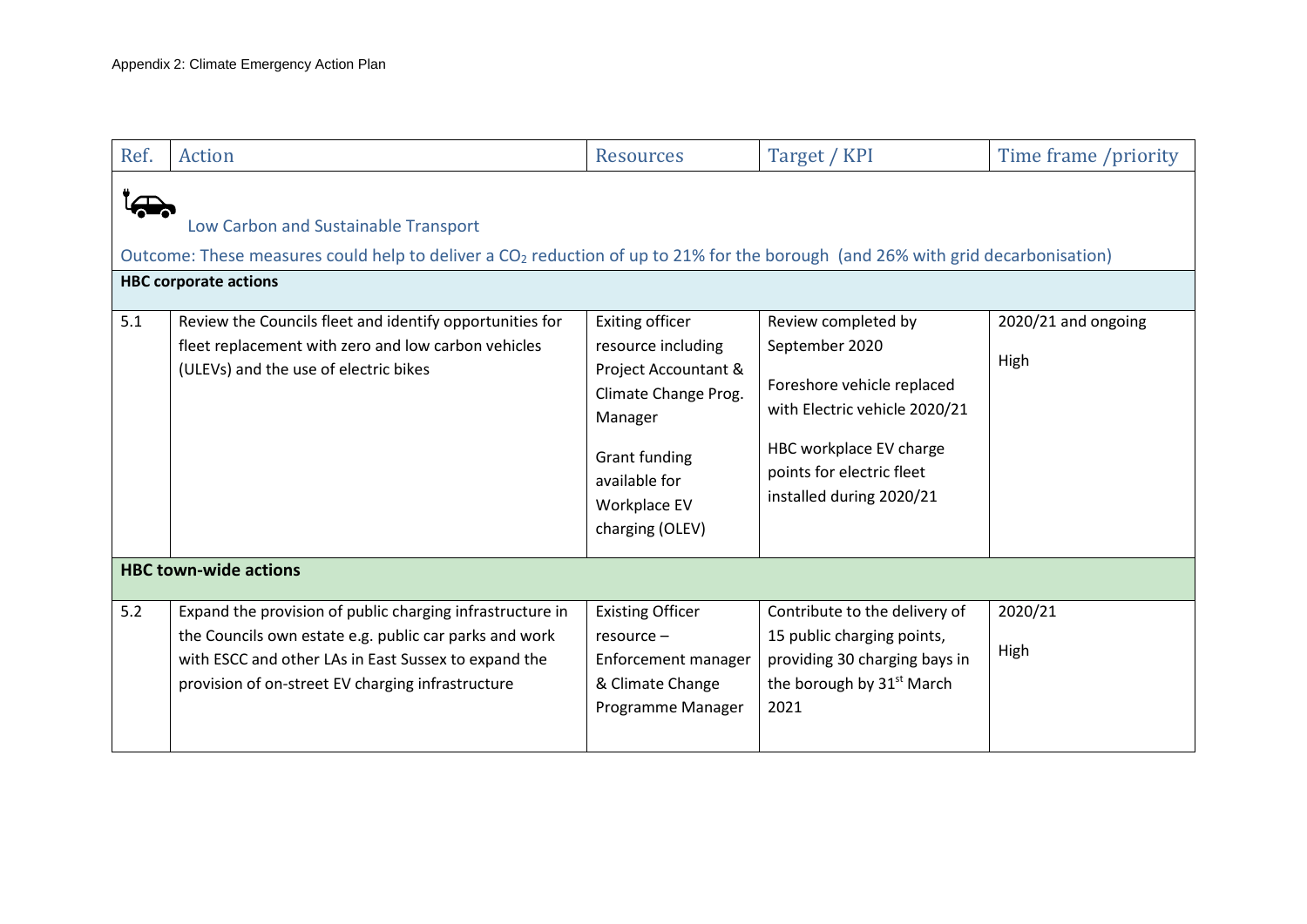| Ref. | Action                                                                                                                                                                                                                                                                                                                                  | <b>Resources</b>                                                     | Target / KPI                                                                                         | Time frame /priority          |  |  |
|------|-----------------------------------------------------------------------------------------------------------------------------------------------------------------------------------------------------------------------------------------------------------------------------------------------------------------------------------------|----------------------------------------------------------------------|------------------------------------------------------------------------------------------------------|-------------------------------|--|--|
|      |                                                                                                                                                                                                                                                                                                                                         |                                                                      | Develop a sustainable<br>business model to further<br>expand EV charging provision<br>during 2020/21 |                               |  |  |
| 5.3  | Continue to support the decarbonisation of transport<br>through planning policy and by working with partners to<br>implement measures that encourage the use of public<br>transport and active travel. Work with Government,<br>SELEP and ESCC to identify existing and forthcoming<br>funding to support specific projects and actions | CEO & senior<br>management team<br>and Existing officer<br>resources | <b>DESTI smart</b><br>identify funding and submit an<br>EOI as funding becomes<br>available          | 2020/21 and ongoing<br>Medium |  |  |
|      | Offsetting - natural climate solutions<br>These measures can help to offset any residual CO2 emissions for the borough alongside the other measures identified and after these have<br>been implemented                                                                                                                                 |                                                                      |                                                                                                      |                               |  |  |

| HBC corporate actions and town-wide actions |                                                                                                                                                                                                                               |                                                                                             |                                                                                            |                |  |
|---------------------------------------------|-------------------------------------------------------------------------------------------------------------------------------------------------------------------------------------------------------------------------------|---------------------------------------------------------------------------------------------|--------------------------------------------------------------------------------------------|----------------|--|
| 6.1                                         | Natural climate solutions offer an important opportunity<br>to help mitigate and adapt to climate change.<br>Understand the role the Councils existing land<br>management practices play sequestering CO <sub>2</sub> and how | <b>Existing officer</b><br>resources including<br>Environment &<br><b>Natural Resources</b> | Identify sources of funding to<br>support climate-friendly land<br>m'ngt practices 2021/22 | $2022+$<br>Low |  |